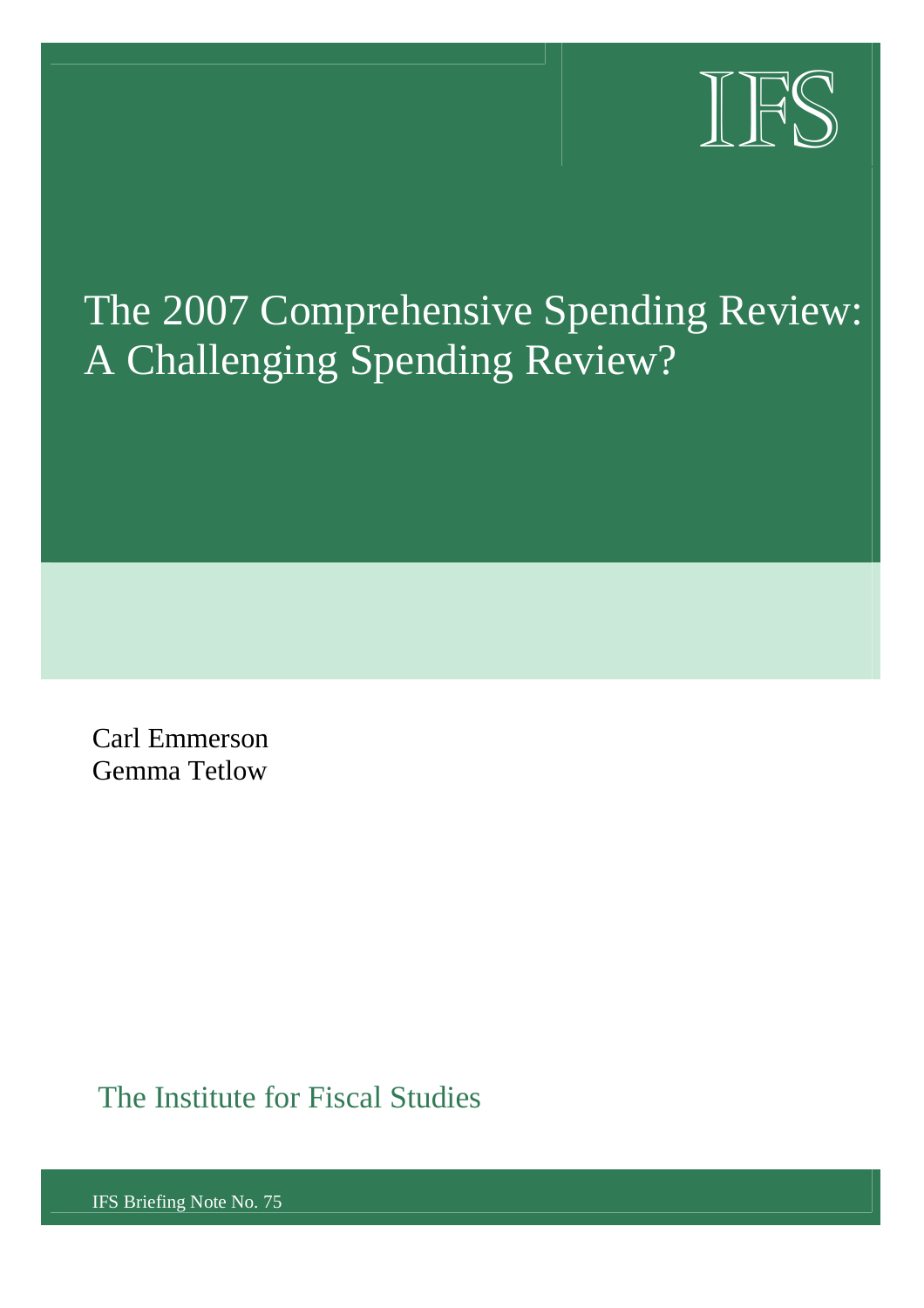# **The 2007 Comprehensive Spending Review: A Challenging Spending Review?**

# *Carl Emmerson and Gemma Tetlow\**

## *Institute for Fiscal Studies*

#### **1. Introduction**

l

Since 1998, the Labour government has used biennial spending reviews (in 1998, 2000, 2002 and 2004) to set out its public spending plans. Within a preannounced overall envelope for public spending these provided a division both within and between two broad categories of spending. The first of these are the Departmental Expenditure Limits (DELs), which cover more predictable spending by government departments (such as spending on schools and hospitals). The second category of expenditure covers the more demand driven elements of public spending (such as spending on social security and debt interest payments), this is known as Annually Managed Expenditure  $(AME)$ .<sup>1</sup> Despite occurring every other year spending reviews have covered a three year period, with the last year of a spending review period being subject to a reassessment by being the first year of the next spending review period.

The Labour government's fifth spending review is set to be published this month in the form of a Comprehensive Spending Review (CSR). This will announce departmental spending plans for the three fiscal years from April 2008 to March 2011. The Government has said that the reasons for the additional year's delay between the last Spending Review and this one are firstly that they decided not to reconsider the 2007–08 spending plans that were set out in the Spending Review of 2004, and also that they wanted a "comprehensive" Spending Review (the previous "Comprehensive Spending

<sup>\*</sup> **Address for correspondence:** Institute for Fiscal Studies, 7 Ridgmount Street, London, WC1E 7AE; email Carl\_Emmerson@ifs.org.uk or Gemma\_Tetlow@ifs.org.uk

**Acknowledgements:** The paper was funded by the ESRC-funded Centre for the Microeconomic Analysis of Public Policy at the Institute for Fiscal Studies (grant number M535255111) and builds on Chapter 7 of R. Chote, C. Emmerson, A. Leicester and D. Miles (eds), *The IFS Green Budget: January 2007*, IFS, London, 2007 (http://www.ifs.org.uk/budgets/gb2007/index.php). The authors thank Robert Chote and Christine Frayne for help and advice during preparation of this paper and the earlier work on which it is based, and Judith Payne for copy-editing. All remaining errors are the responsibility of the authors.

<sup>&</sup>lt;sup>1</sup> Further details on the current structure of public spending in the UK can be found in Emmerson*,*C., Frayne, C. and Love, S. (2004), *A Survey of Public Spending in the UK*, IFS Briefing Note No. 43 (http://www.ifs.org.uk/publications.php?publication\_id=1791).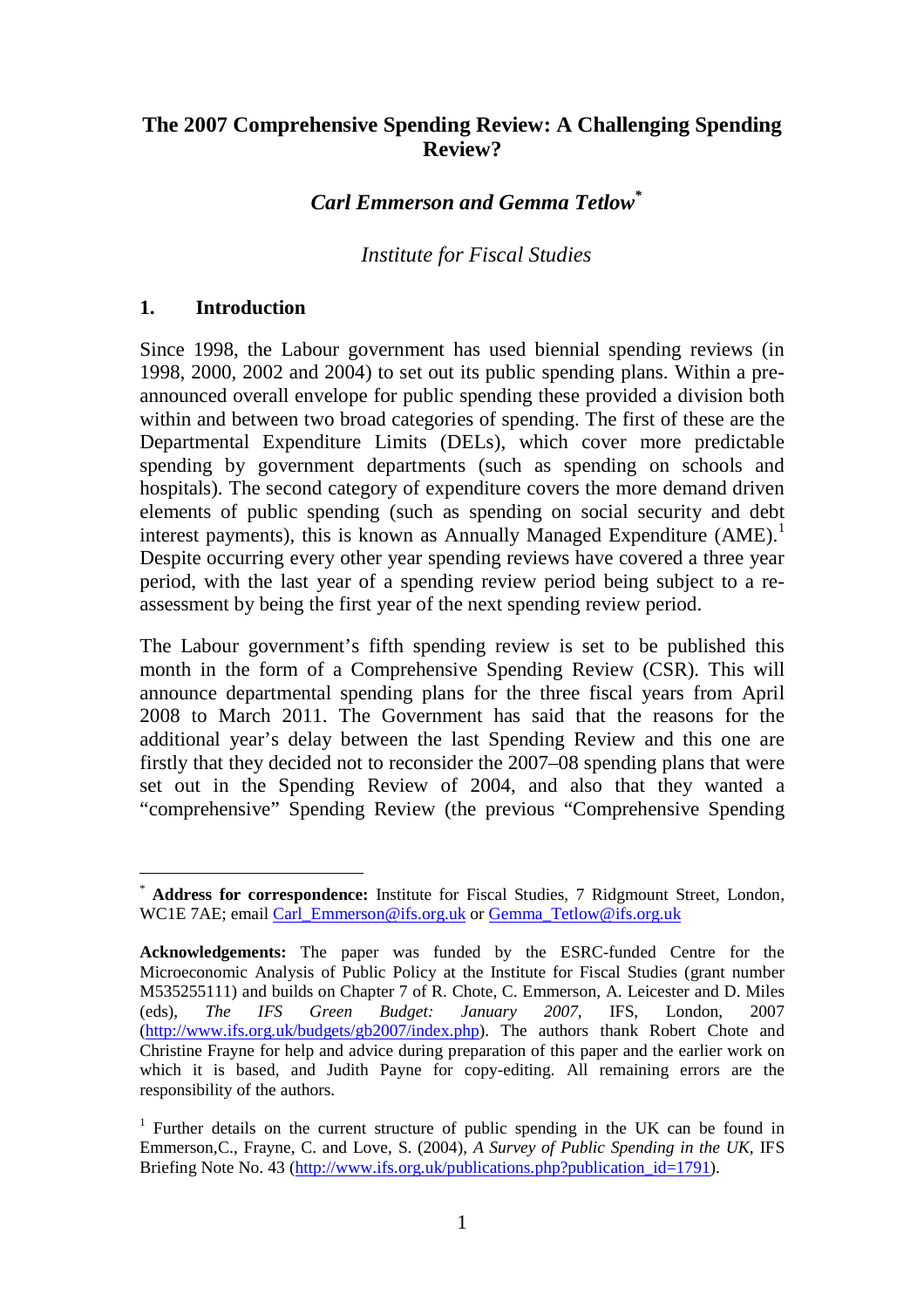Review" was in July 1998, the others have been standard "Spending Reviews"). Further details can be found on the Treasury website.<sup>2</sup>

The spending plans over the period April 2008 to March 2011 are expected to be tight in comparison with spending increases seen in Labour's last four spending reviews. The Treasury's current fiscal projections require public spending to fall (and tax receipts to rise) as a share of national income over this three year period if they are to meet their borrowing forecasts. This is in contrast to Labour's last four spending reviews which have all planned and delivered increases in public spending as a share of national income.

In advance of the publication of the CSR, this briefing note examines what we already know about the CSR settlement, what remains to be announced and what this might imply for government departments and public services. Section 2 looks at how total spending has evolved under Labour so far. Sections 3 and 4 examine what we already know about the spending totals for the CSR. Section 5 looks at what settlements might be possible for the spending areas that have yet to be announced and section 6 considers whether the final spending totals will indeed be as tight as the CSR is likely to set out.

# **2. Public spending growth under Labour**

l

The Treasury predicts that total managed expenditure (TME), the broadest measure of government expenditure, will be £587 billion in 2007–08. This equates to 42.6% of national income. This compares to 40.6% of national income in the last full financial year before Labour came to power (1996–97). This 2.0% of national income increase in total public spending is equivalent to £28 billion in current (2007–08) terms.

During their first two years in office, the Labour government largely kept their manifesto promise to stick to the Conservatives' spending plans during the years 1997–98 and 1998–99. This, coupled with strong economic performance during these years, meant that public spending declined as a share of national income between in 1997–98 and 1998–99 (as shown in figure 1).

Public spending plans during Labour's other years in office were set out in the Comprehensive Spending Review of 1998 and the Spending Reviews of 2000, 2002 and 2004. The increases in spending after economy-wide inflation (hereafter referred to as "real terms") and the level of public spending as a share of national income during these years are shown in figure 1. The bars in figure 1 show the annual real increase in spending (left-hand axis) while the line shows the level of spending as a percentage of national income (right-hand axis). As a result of departmental under-spending and continued strong economic performance during 1999–2000, public spending continued to

<sup>&</sup>lt;sup>2</sup> See http://www.hm-treasury.gov.uk/spending\_review/spend\_csr07/spend\_csr07\_index.cfm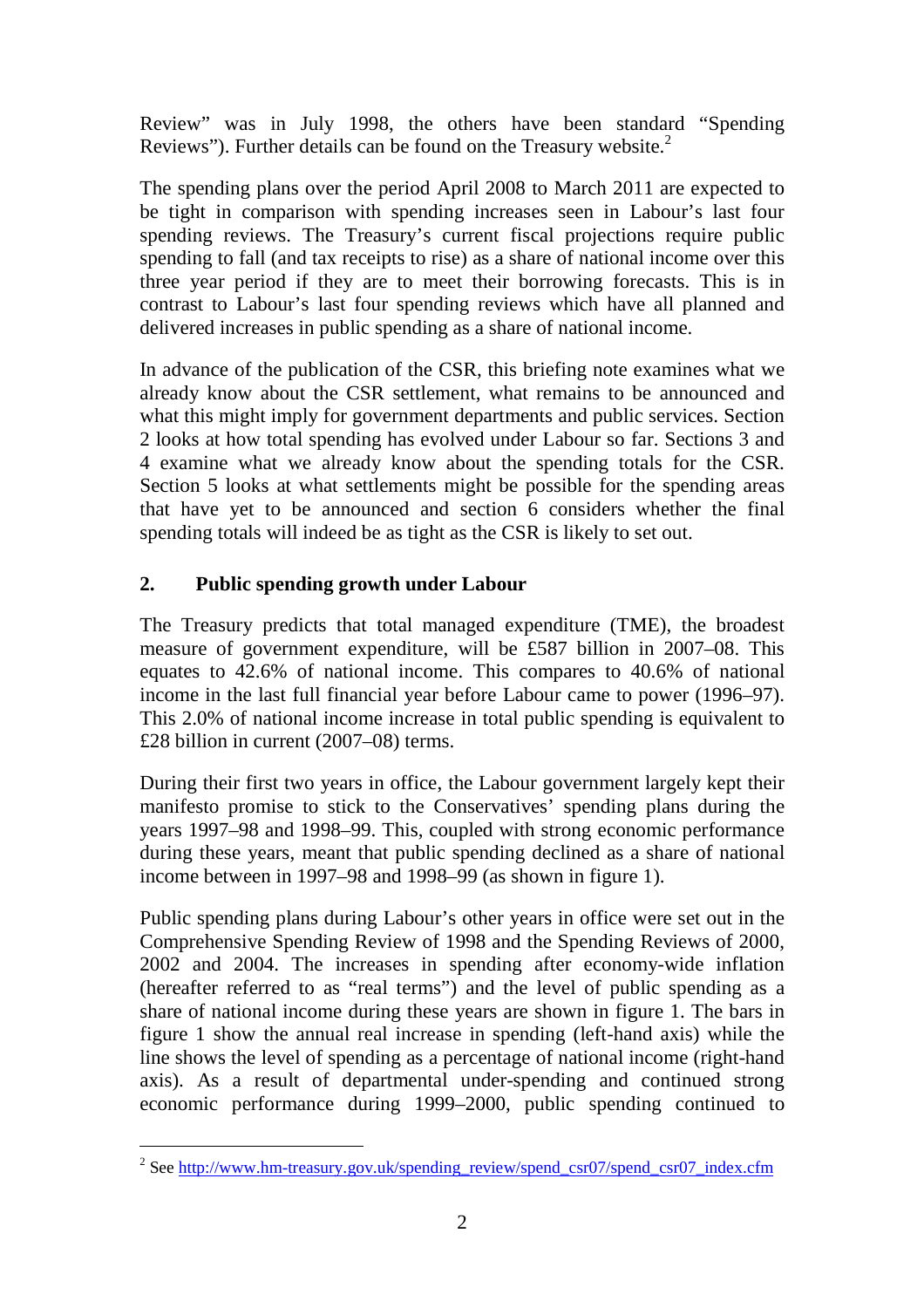decline as a share of national income during the first year covered by the 1998 Comprehensive Spending Review. Since then (with the exception of the 2006– 07 financial year), public spending has grown in real terms more quickly than national income has and so public spending has increased as a share of national income and is expected by the Treasury to peak at 42.6% of national income in 2007–08. If delivered this would be the highest share of national income spent publicly since John Major was Prime Minister in 1994–95.



#### **Figure 1. Total managed expenditure**

Sources: Total managed expenditure from table B1 of HM Treasury, *Public Sector Finances Databank*, London, August 2007 (www.hm-treasury.gov.uk/media/7/1/pfd\_210807.xls) and table C4 of HM Treasury, *Budget 2007*, London, March 2007 (www.hm-treasury.gov.uk/budget/budget\_07/bud\_bud07\_index.cfm). GDP and GDP deflators up-to-date as of 29 June 2007 from HM Treasury website (www.hmtreasury.gov.uk./media/2/F/gdpdeflators\_290607.xls).

#### **3. The overall CSR spending envelope**

While detailed public spending plans for the years 2008–09, 2009–10 and 2010–11 will not officially be set out until the CSR is published in October, Gordon Brown, when Chancellor, announced what the overall spending envelope will be and also what the settlements for several government departments will be. This section looks at what overall spending figures have been announced; the next section looks at the various individual departmental settlements that have already been made.

In his March 2007 Budget Gordon Brown confirmed that current spending – that is spending on items such as social security benefits and the salaries of public sector workers – would increase by an average of 1.9% a year in real terms while net investment spending – that is spending on items such as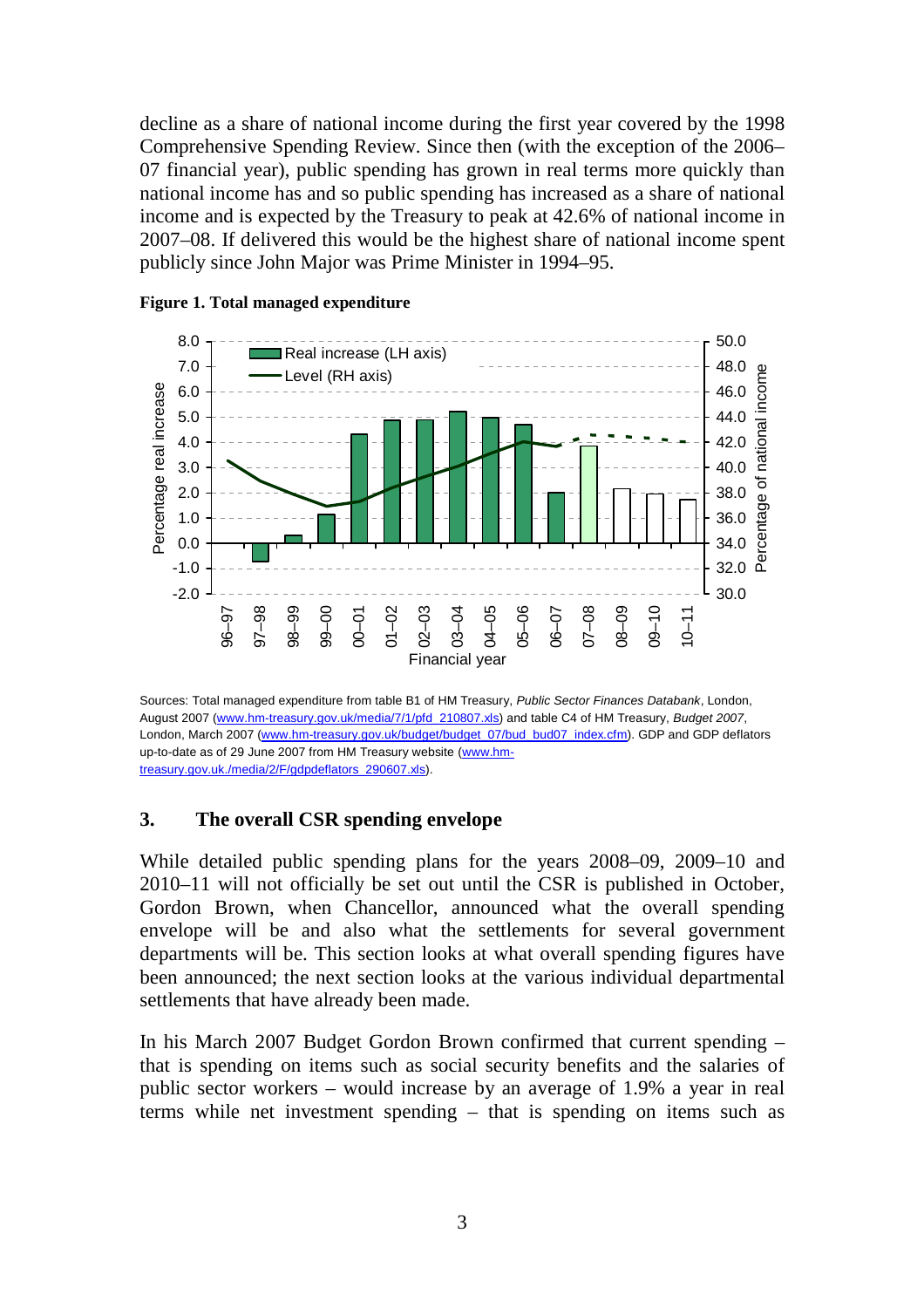schools and hospitals – would rise to  $2\frac{1}{4}\%$  of national income.<sup>3</sup> As shown in the first row of table 1, this latter commitment is equivalent to a 3.7% a year average real increase in net investment spending over these three years.

| Average annual increase $(\%)$             | Current | Capital | Total  | <b>GDP</b><br>growth |
|--------------------------------------------|---------|---------|--------|----------------------|
| 2007 CSR: April 2008 to March 2011         | $+1.9$  | $+3.7$  | $+2.0$ | $+2.4$               |
| Labour                                     |         |         |        |                      |
| To date: April 1997 to March 2008          | $+2.9$  | $+13.7$ | $+3.2$ | $+2.8$               |
| Spending Reviews: April 1999 to March 2008 | $+3.6$  | $+15.3$ | $+4.0$ | $+2.6$               |
| First two years: April 1997 to March 1999  | $-0.3$  | $+6.8$  | $-0.2$ | $+3.3$               |
| <i>Conservatives</i>                       |         |         |        |                      |
| April 1979 to March 1997                   | $+1.7$  | $-5.0$  | $+1.5$ | $+2.1$               |

**Table 1. Comparison of real increases in current and capital spending** 

*Source:* As Figure 1.

l

The Treasury's 'cautious' assumption used for its public finance assumptions suggest that the economy will grow in real terms by 2.4% a year over the period from April 2008 to March 2011. Therefore the figures announced so far for current and investment spending imply that investment spending will grow as a share of national income while current spending will fall. The overall effect is that, while total public spending is forecast to grow in real terms, it is planned to decline as a share of national income from 42.6% of national income in 2007–08 to 42.0% in 2010–11.

The forecast growth in total spending is, as shown in Table 1, considerably slower than that seen over the period covered by Labour's previous four spending reviews (April 1999 to March 2008). Over this period total public spending has grown on average by 4.0% a year in real terms, whereas it is set to grow at just half this rate  $-2.0\%$  a year in real terms. At 1.9% per annum, the expected real growth in current spending is only slightly higher than that delivered by the Conservatives during their 18 years in office from 1979–80 to 1996–97. The expected growth in current spending is, however, greater than that delivered by Labour during their first two years in office from 1997–98 to 1998–99.

In fact, despite the Government's vocal criticism of David Cameron's proposed third fiscal rule (that increases in national income should be shared between growth in public spending and growth in private spending), the spending plans for the CSR years would, if delivered, comply with such as rule. For example in May 2007, the then Financial Secretary to the Treasury, John Healey, stated

<sup>&</sup>lt;sup>3</sup> Paragraph 6.47 of HM Treasury (2007), *Budget 2007*, London (www.hmtreasury.gov.uk/budget/budget\_07/bud\_bud07\_index.cfm).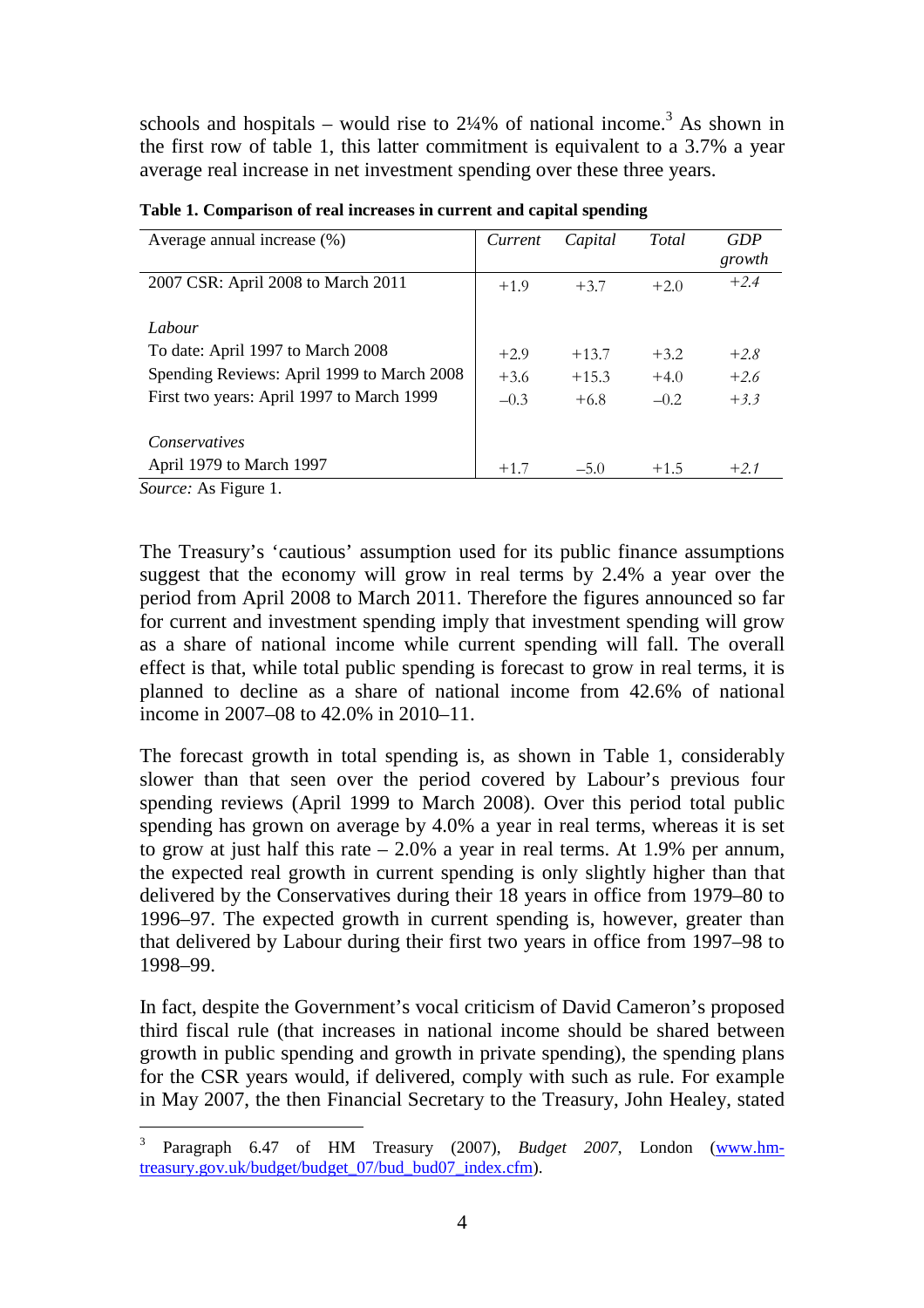that "the third fiscal rule that some have proposed would inevitably lead to deep public service investment cuts".<sup>4</sup> However, as figure 1 and table 1 show, the plans laid out for overall spending during the CSR years in fact imply public spending falling as a share of national income and hence imply that the 'proceeds of growth' will be shared between public and private spending, as has been proposed by Mr Cameron. Indeed the fact that these total spending plans would comply with the Conservatives fiscal rule has enabled the shadow Chancellor, George Osborne, to pledge that "a Conservative Government will adopt these spending totals".<sup>5</sup>



**Figure 2. Sharing the proceeds of growth?** 

Percentage of additonal national income, after economy-wide inflation

Source: As Figure 1.

The extent to which the additional resources that have been generated by economic growth have been spent by the Government as opposed to not being

5

<sup>&</sup>lt;sup>4</sup> Source: answer to Parliamentary Question by Mr Andy Slaughter (Hansard, House of Commons, 10 May 2007, column 292).

http://www.timesonline.co.uk/tol/comment/columnists/guest\_contributors/article2373661.ece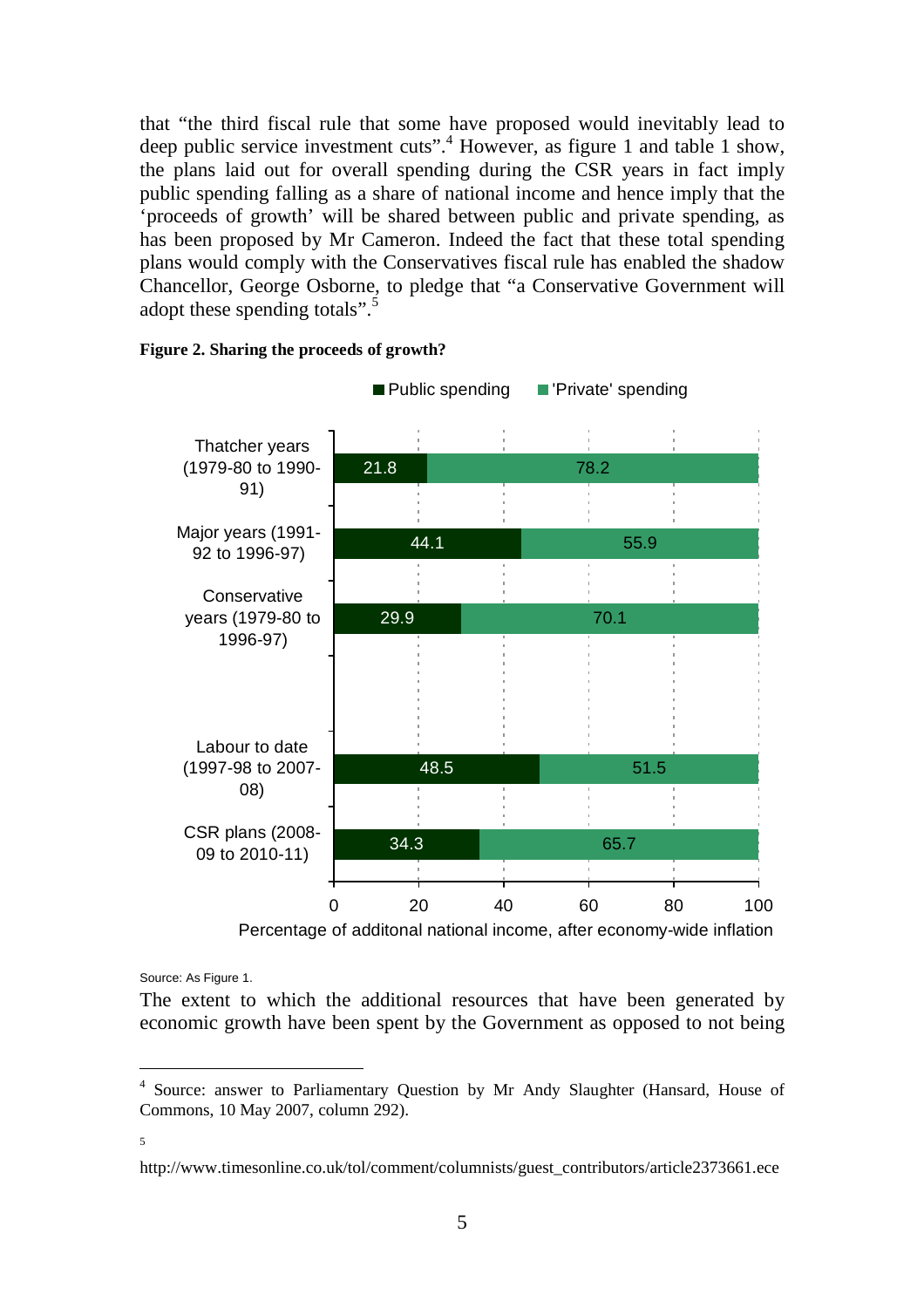spent by the Government is shown in Figure 2. (Note this is not quite the same as saying "spent publicly" or "spent privately" since, for example, over a quarter of public spending is given to individuals to spend in the form of benefits or tax credits). Over the 18 year period of Conservative Governments from 1979–80 to 1996–97, on average, just under thirty pence in every pound generated by the economy was spent publicly. In contrast, the period under new Labour to date, from 1997–98 to 2007–08, has seen nearly fifty pence in every pound generated by the economy spent publicly. The extent to which the spending plans inherited by Mr Darling from his predecessor at the Treasury differ from those actually delivered by Mr Brown is also clear in Figure 2. These plans imply about thirty-five pence in every pound generated by the economy being spent publicly, which, if delivered, would be more similar to that seen under the Conservatives than that seen to date under Labour.

It is unclear whether or not these spending plans for the CSR period, which imply a real terms increase in spending but a decline in spending as a share of national income, constitute a 'cut' in public spending. In other words, whether in order to continue to provide the same standard of service public spending needs to increase in line with economy-wide inflation or at the (typically) faster rate at which national income grows. If productivity improvements can be made over time in the public sector, then it may be possible to provide the same public services at lower cost. This would suggest that cutting public spending as a share of national income – or indeed even in real terms – would not necessarily imply a cut in the services provided. On the other hand, in order to attract the same quality of workers into the public sector, wages may need to keep pace with growth in wages in the private sector and so a cut in at least some components of public spending as a share of national income may constitute a cut in the services provided. In addition the 'productivity' of social security benefits and tax credits will depend in part on whether one considers the impact they have on reducing poverty relative to an absolute or a relative income definition.

At the time of the last general election, the Labour government described the Conservative proposal to reduce public spending by 2% of national income as a £35 billion cut in spending, with Mr Darling stressing that "The Conservative Party is committed to making cash cuts of £35 billion from Labour's public spending plans – cuts so large they could only be found from cutting deep into front-line public services, including schools, hospitals and the police." However, the £35 billion figure was exaggerated by being in 2011–12 prices rather than current terms, which at the time (in 2005–06) would imply a figure of £25 billion. Using the methodology employed by Labour at the last election, but keeping to current (2007–08) rather than future terms, the forecast 0.6 percentage point decline in public spending as a share of national income is equivalent to an £8 billion cut in spending.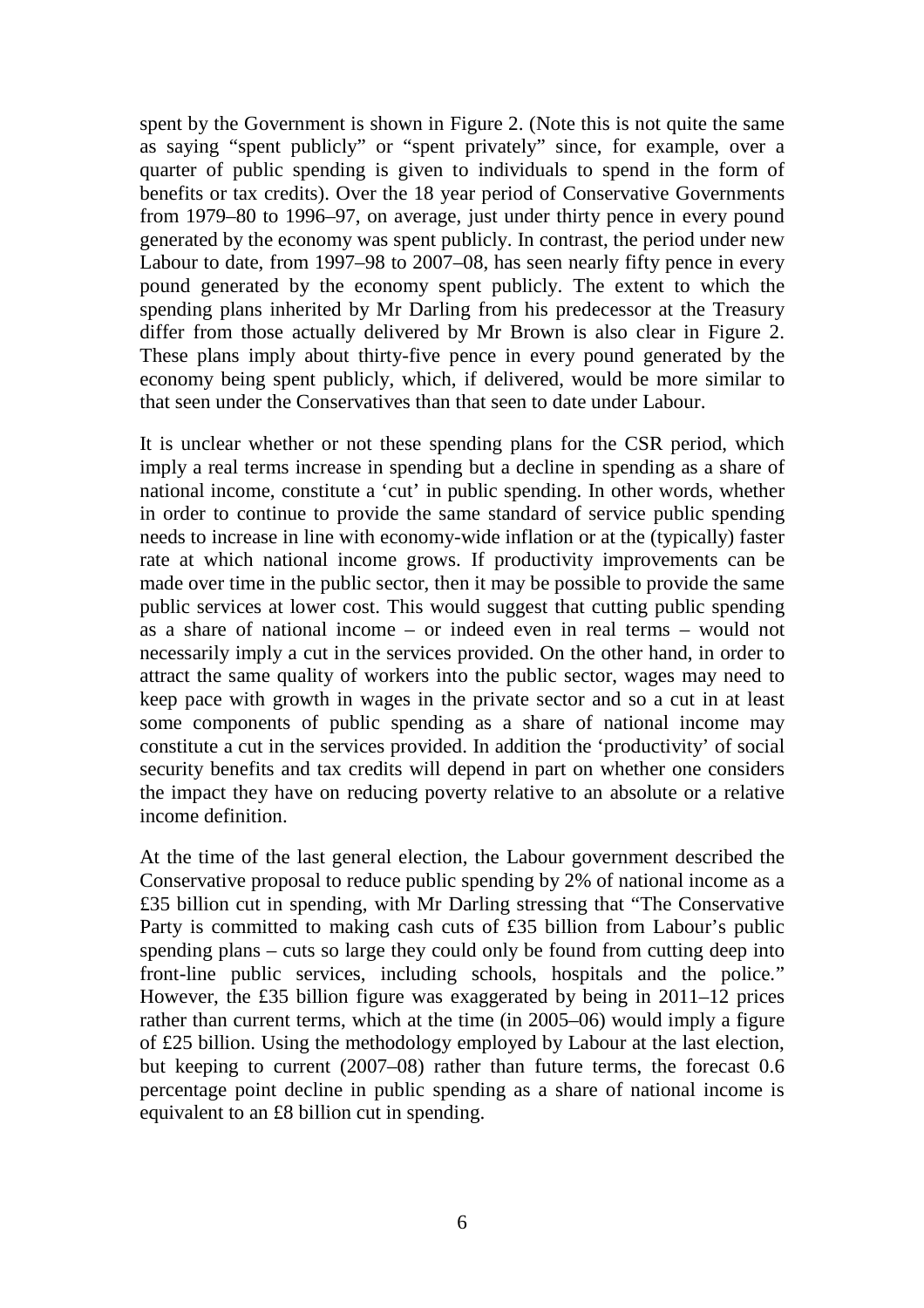## **4. CSR settlements already announced**

Figure 3 shows the forecast composition of TME in 2007–08. This shows that the largest single areas of public spending are the NHS, education and social security and tax credit expenditure. These account for 18%, 13% and 27% of public spending respectively.

Although the CSR will not be published in full until later this month, the spending settlements for many departments have already been announced. These settlements are shown in Table 2 and are discussed in this section.



#### **Figure 3. Planned public spending in 2007–08**

Note: The largest components of 'other' spending are transport, culture, housing and environmental protection. The nine smaller departments are HM Revenue and Customs, HM Treasury, the administrational part of the Department for Work and Pensions, the Cabinet Office, the Privy Council Office, National Savings and Investments, the Central Office of Information, the Food Standards Agency and the Government Actuary's Department.

Sources: Table 1.12 of HM Treasury, Public Expenditure Statistical Analyses 2006, Cm, 6811, May 2006 (www.hmtreasury.gov.uk/economic\_data\_and\_tools/finance\_spending\_statistics/pes\_publications/pespub\_pesa06.cfm); HM Treasury, 2004 Spending Review, Cm. 6237, July 2004 (http://www.hm-

treasury.gov.uk/spending\_review/spend\_sr04/spend\_sr04\_index.cfm); table B16, page 240, of HM Treasury, 2006 Pre-Budget Report, December 2006 (http://www.hm-

treasury.gov.uk/pre\_budget\_report/prebud\_pbr06/prebud\_pbr06\_index.cfm).

 $\overline{\phantom{a}}$ 

## *Home Office, Ministry of Justice and other smaller departments*

The earliest announcements (such as those for the Home Office, the Ministry of Justice and some smaller departments) were for very tight spending settlements. Collectively the Home Office, the Ministry of Justice  $\delta$  and the nine

<sup>&</sup>lt;sup>6</sup> Prior to the reorganisation of government departments, the then Chancellor Mr Brown announced that the budget for the Home Office would be frozen in real terms, while the budget for the Department for Constitutional Affairs would be cut by 3½% a year in real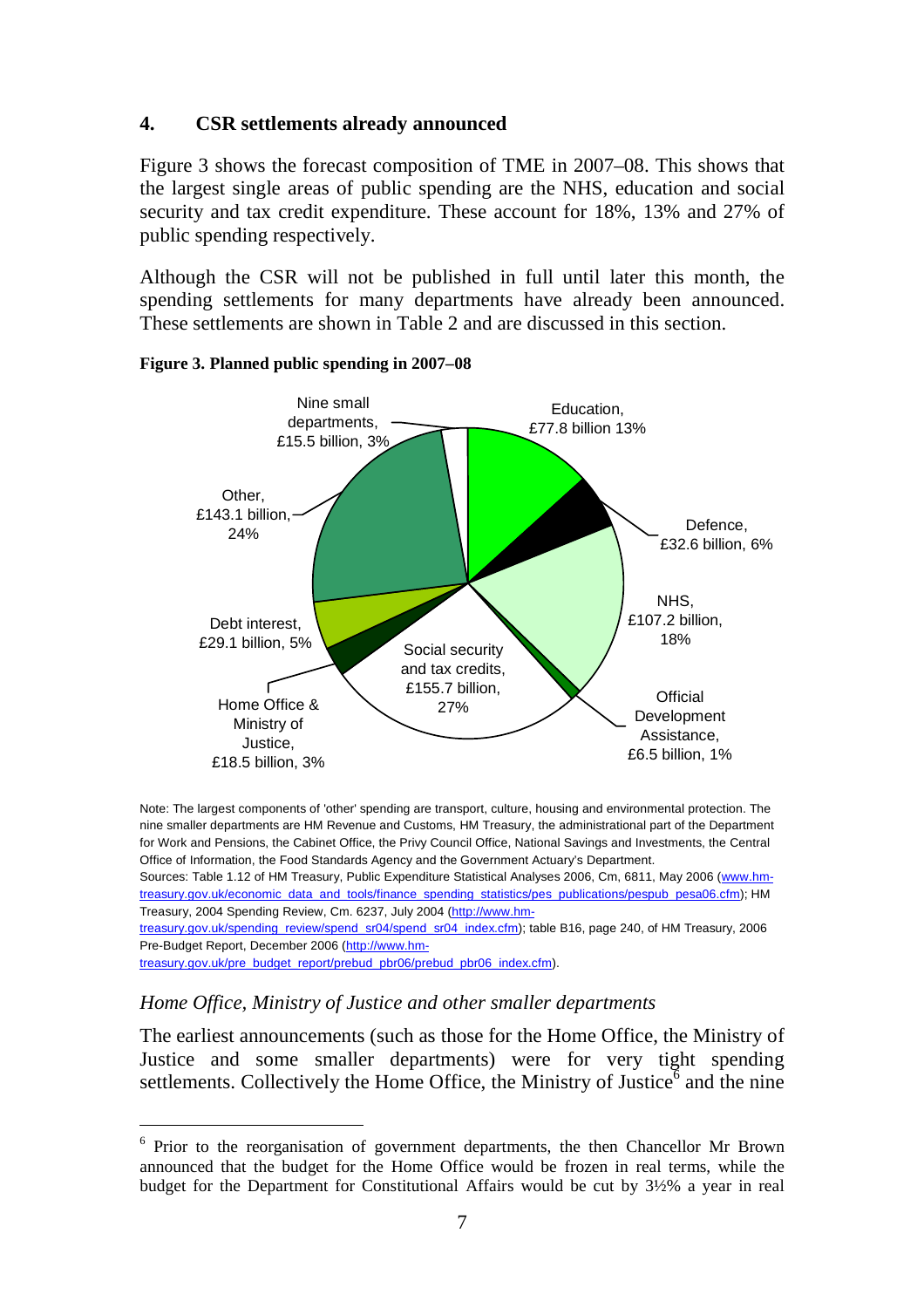other smaller departments, which taken together are expected to spend around £34 billion (or about 6% of forecast TME) in 2007–08, will see a real spending cut averaging 2.6% a year between April 2008 and March 2011. This compares to a forecast average real cut in spending in these areas over the current financial year of 0.4%. This decline in real spending over the CSR period will mean that total spending in these areas will fall by 0.3% of national income, which (as shown in the bottom row of table 2) equates to a £4.8 billion  $(=\pm 1.7$ bn +  $\pm 3.1$ bn) cut in current terms. Delivering these cuts without a detrimental impact on service quality in these areas will undoubtedly be difficult. Indeed, if it were not, then presumably the government should have announced larger reductions in spending in these areas in the July 2004 Spending Review, or preferably even earlier.

| <b>TME</b><br>Real average annual | Announced so far   |             |                | <b>TME minus</b> |            |
|-----------------------------------|--------------------|-------------|----------------|------------------|------------|
| growth in:                        | Home               | <b>Nine</b> | <b>Defence</b> | <b>Education</b> | announced  |
|                                   | Office &           | small       |                |                  | so far     |
|                                   | <b>Ministry of</b> | depts       |                |                  |            |
|                                   | <b>Justice</b>     |             |                |                  |            |
| Labour plans to date:             |                    |             |                |                  |            |
|                                   |                    |             |                |                  |            |
| 1997-98 to 2007-08<br>$+3.2$      | n/a                | n/a         | $+0.9$         | $+4.5$           | n/a        |
| First two years:                  |                    |             |                |                  |            |
| 1997-98 to 1998-99<br>$-0.2$      | n/a                | n/a         | $+2.5$         | $+0.4$           | n/a        |
|                                   |                    |             |                |                  |            |
| <b>Spending Reviews</b>           |                    |             |                |                  |            |
| Overall:                          |                    |             |                |                  |            |
| 1999-00 to 2007-08<br>$+4.0$      | $+4.1$             | n/a         | $+0.6$         | $+5.5$           | $+4.0*$    |
| Delivered so far:                 |                    |             |                |                  |            |
| 1999-00 to 2006-07<br>$+4.0$      | $+4.5$             | n/a         | $+1.1$         | $+5.4$           | $+4.0*$    |
| Plans:                            |                    |             |                |                  |            |
| 2007-08<br>$+3.8$                 | $+1.4$             | $-1.9$      | $-3.5$         | $+6.0$           | $+4.3$     |
|                                   |                    |             |                |                  |            |
| CSR 2007:                         |                    |             |                |                  |            |
| 2008-09 to 2010-11                |                    |             |                |                  |            |
| Real avg growth (%)<br>$+2.0$     | $-0.7$             | $-5.0$      | $+1.5$         | $+2.2$           | $+2.1$     |
| Implied spending                  |                    |             |                |                  |            |
| increase as share of              |                    |             |                |                  |            |
| GDP (2007-08 terms)<br>$-E8.0$ bn | $-E1.7$ bn         | $-E3.1bn$   | $-E0.9$ bn     | $-E0.1$ bn       | $-E4.0$ bn |

**Table 2. Comparison of early settlements for 2007 CSR and spending increases during previous periods** 

terms. This amounted to a real cut in their combined budget of 0.7% a year on average. Since the reorganisation of these two departments into the new Home Office and the new Ministry of Justice, the government has confirmed that the combined budgets of these two departments are still set to be cut in real terms by the same amount (source: Response to PQ by Mr Hoban, House of Commons, Hansard column 1184W).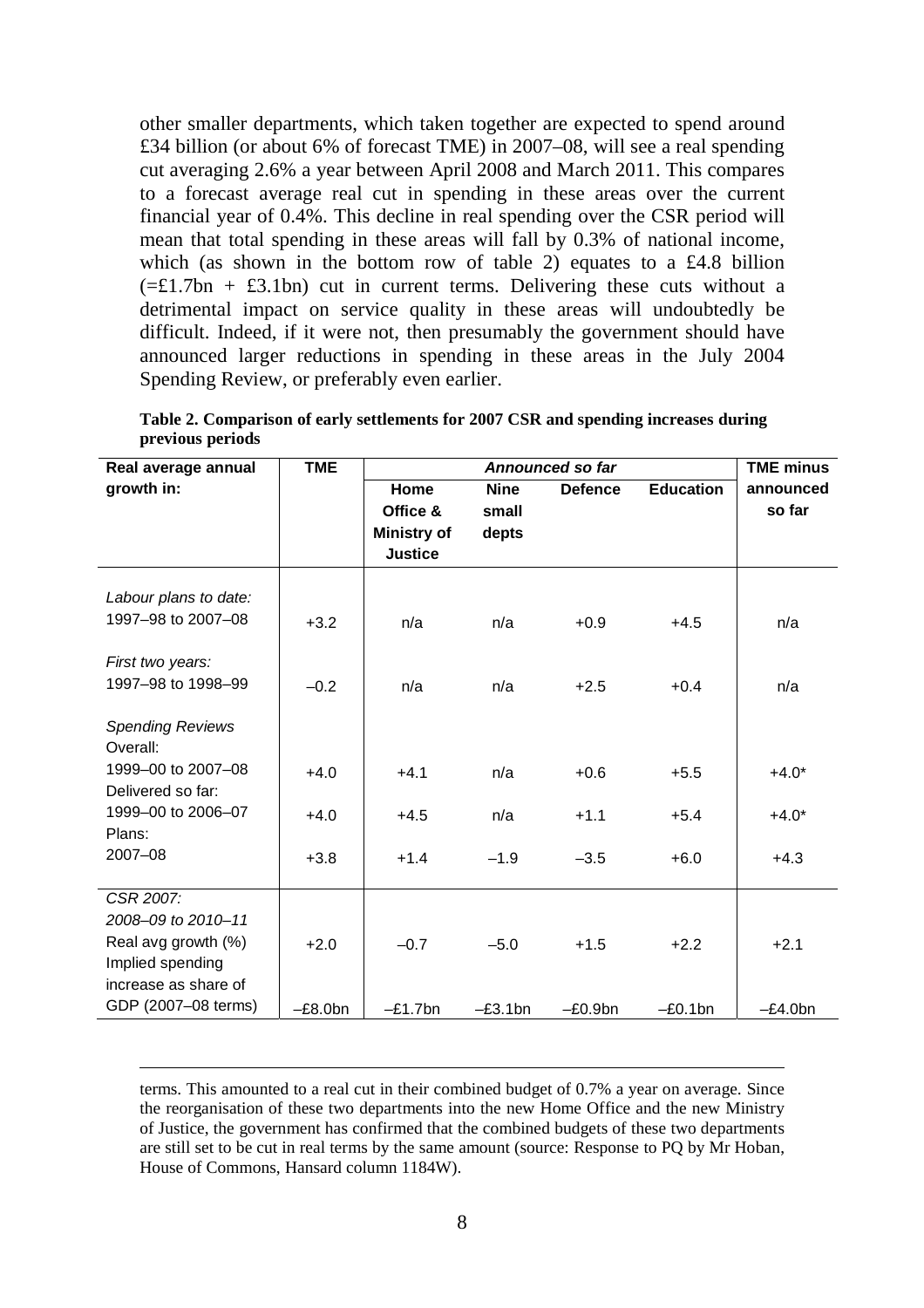*Note:* The nine smaller departments are HM Revenue and Customs, HM Treasury, the administrational part of the Department for Work and Pensions, the Cabinet Office, the Privy Council Office, National Savings and Investments, the Central Office of Information, the Food Standards Agency and the Government Actuary's Department. 'TME minus announced so far' also assumes that Mr Darling allocates £1bn to AME margin in 2008–09, £2bn in 2009–10 and £3bn in 2010–11.

\* Growth in 'TME minus announced so far' for the periods 1999–00 to 2007–08 and 1999–00 to 2006–07 includes growth in spending on the nine small departments.

*Source:* Planned growth in expenditure for April 2006 to March 2008 from Table 1.12 of HM Treasury, *Public Expenditure Statistical Analysis 2007*, Cm. 7091, April 2007 (www.hmtreasury.gov.uk/media/E/B/pesa07\_complete.pdf) and HM Treasury, *2004 Spending Review*, Cm. 6237, July 2004 (www.hmtreasury.gov.uk/spending\_review/spend\_sr04/spend\_sr04\_index.cfm). Announced spending growth from April 2008 to March 2011 from page 136 from HM Treasury, *Budget 2006*, March 2006, HC 968 (www.hm-treasury.gov.uk/budget/budget 06/bud\_bud06\_index.cfm); page 143 of HM Treasury, *Pre-Budget Report 2006*, December 2006, Cm. 6984 (www.hmtreasury.gov.uk/pre\_budget\_report/prebud\_pbr06/prebud\_pbr06\_index.cfm); page 157 of HM Treasury, *Budget 2007*, March 2007, HC 342 (www.hmtreasury.gov.uk/budget/budget\_07/bud\_bud07\_index.cfm).

## *Education*

The March 2007 Budget announced that education spending would grow in cash terms to £90.0 billion in 2010–11. Since education spending in 2007–08 is now expected to be £77.8 billion, this now equates to 2.2%<sup>7</sup> a year average real terms increases in education spending, as shown in Table 2. Such an increase is considerably slower than education spending is expected to have grown over the period from April 1999 to March 2008 (during which time it has grown on average by 5.5% a year in real terms).

The education spending plans will, if delivered, lead to spending falling as a share of national income. In their 2005 election manifesto, Labour committed to "continue to raise the share of national income devoted to education". Since the 2005 election, spending on education has increased as a share of national income. While the planned fall will not offset this fully (in other words, spending would remain above the 2004–05 level throughout the period covered by the 2007 CSR) it may make it hard for the government to fulfil some of their aspirations for improvements in education in the UK.

In Budget 2006 the government stated that they have an aspiration to "increase funding per pupil towards today's private sector day school levels".<sup>8</sup> Average private school spending per pupil was £8,000 in 2005–06, compared to £5,270

 $\overline{\phantom{a}}$ 

 $<sup>7</sup>$  At the time he presented the Budget in March, the cash spending plans set out by Mr Brown</sup> implied education spending growing in real terms by 2.4% a year over the CSR period from its 2007–08 level. However, recent upwards revisions to spending on student loans in 2007– 08 now mean that the education cash spending plans for 2008–09, 2009–10 and 2010–11 imply a lower (2.2% a year) real growth rate.

 $8$  Source: Budget 2006, page 145.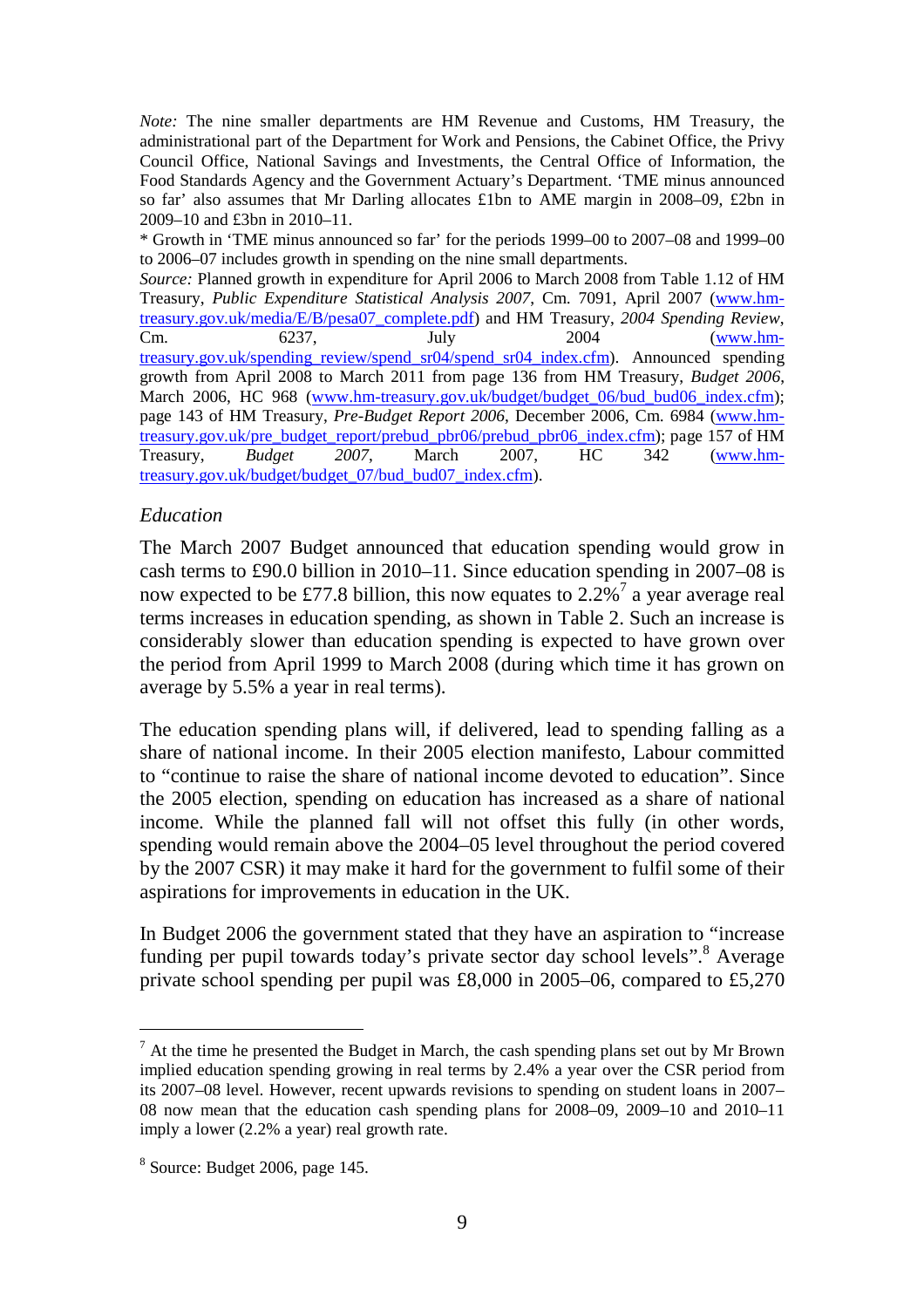per pupil in the state sector in the current year (all in 2005–06 prices). Over the CSR years, state school spending per pupil will grow by 3.2% a year in real terms (in other words, faster than growth in overall education spending, which is in part due to falling numbers of school pupils). If state school spending per pupil were to continue to grow by 3.2% a year in real terms after the CSR period, this pledge would be unlikely to be met before 2020–21.

# *Defence*

The final departmental settlement that has been announced is that for defence. Mr Darling confirmed on  $25<sup>th</sup>$  July 2007<sup>9</sup> that defence spending will increase in cash terms from £32.6 billion in 2007–08 to £36.9 billion in 2010–11, which equates to an average of 1.5% a year real growth. This is about the same as average annual real growth in defence spending over the first ten years of the Labour government (during which time defence spending has grown on average by 1.4% a year). So, while the overall spending envelope for the CSR is tight, defence is one department which will see real spending increasing at about the same rate as it has been used to in recent years.

# **5. Trade-offs within the remaining CSR envelope**

Taking into account all the announcements made so far, about three-quarters of TME in each of the CSR years has not yet been allocated. Some of this will be allocated to AME with the remainder to be allocated between the as yet unannounced spending areas. The most significant of these is spending on the NHS. This section examines how the remaining budget could be allocated and what this implies for the trade-offs between the remaining areas.

In order to examine the trade-offs between NHS spending and other departmental DELs we need to make some assumptions about how some elements of non-DEL spending will increase. One of the first decisions that Alistair Darling will have to make in drawing up the final CSR settlement is how much of the TME budget should be assigned to the AME margin (previously known as the contingency reserve). These are funds not allocated to particular spending areas but kept aside for any unforeseen events – for example, in recent years these have been used to tackle BSE and the 2005 outbreak of foot-and-mouth disease. When Gordon Brown was Chancellor, in each of his spending reviews, he allocated £1 billion to the AME margin in the first year of the spending review, £2 billion to the second year and £3 billion to the third year. If we assume that Mr Darling will continue to follow this pattern, the second bar in figure 4 shows that the remainder of TME can grow by a slightly lower 1.9% a year in real terms. Once the departments whose

l  $\alpha$ 

http://www.mod.uk/DefenceInternet/DefenceNews/DefencePolicyAndBusiness/NewCarriers ConfirmedInDefenceBudgetIncrease.htm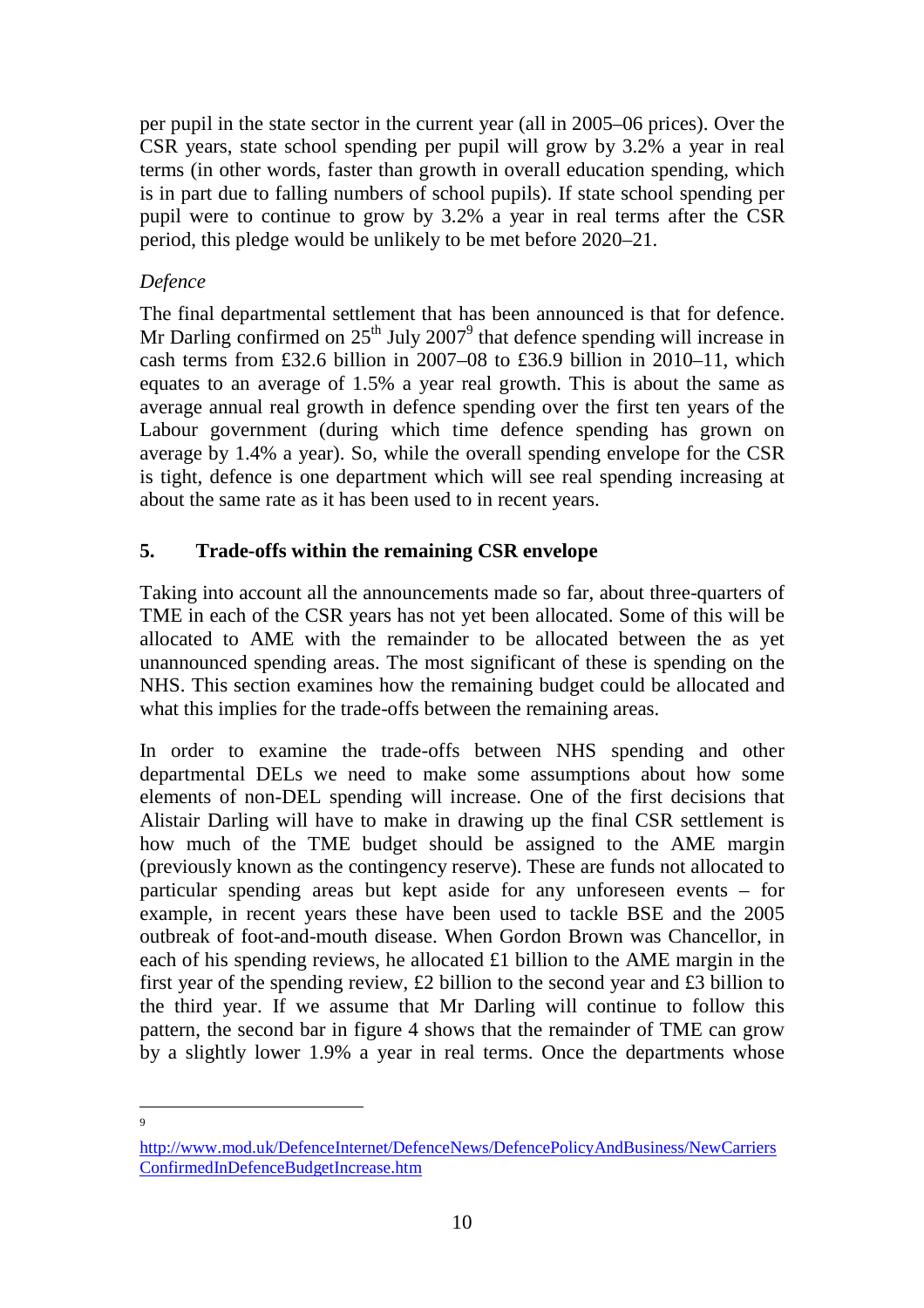settlements are already known are taken into account (see section 4), this leaves the remainder of public spending growing by 2.1% a year in real terms.



**Figure 4. Real growth in spending over CSR period, by department** 

Spending on debt interest payments and underlying expenditure on social security and tax credits are, in large part, out of the government's hands. As a baseline, we assume that these elements of spending grow at 2.0% a year in real terms. This is slightly slower than is expected during the current financial year (when real growth is expected to be 2.5%) but is faster than was forecast in the Budget of 2007 for 2006–07 (when real growth was expected to be 1.3%). The assumption that we make about spending growth in these areas is quite important for the implied trade-off between other spending areas since, as shown in figure 3, spending on these two areas alone is expected to account for nearly a third of TME in 2007–08. Under the baseline assumption of 2.0% growth, social security, tax credit and debt interest payments would fall by 0.2% as a share of national income over the CSR period, which equates to a £2.3 billion cut in spending in current terms.

If social security spending were to grow by just 2.0% a year over this period, it is likely to mean that very little additional money could be found within this envelope to meet, for example, the government's target for Child Poverty to be

*Note:* As Figure 2. *Source:* As Figure 2.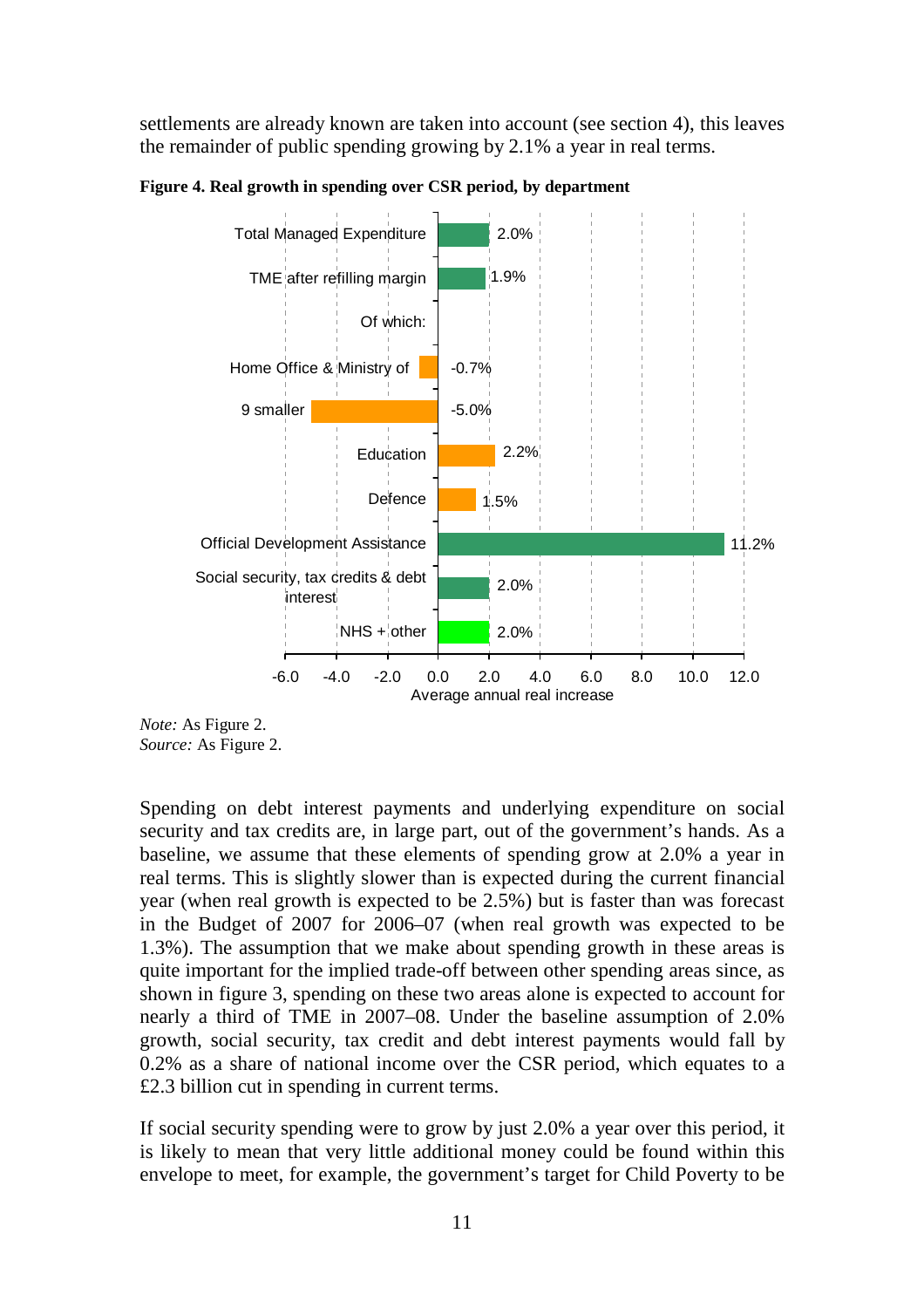half its 1998–99 level by 2010–11. Work by Brewer *et al* (2006), updated by Brewer and Browne  $(2007)^{10}$  suggests that an additional £3.8 billion would need to be spent on targeted support for lower-income families with children by 2010 if the government is to have a 50:50 chance of meeting its target. To move towards this gradually, Mr Darling could plan to announce an extra £1.3 billion of spending in each of the next three Pre-Budget Reports (in 2007, 2008 and 2009). As the 2007 PBR will be presented on the same day as the CSR, it seems unlikely that Mr Darling will this year find sufficient money to announce any additional spending unless he is willing to increase the overall spending envelope beyond that bequeathed from Mr Brown.

Finally, in order to focus on the trade-offs between spending on the NHS and other domestic departmental spending areas we will also make an assumption about growth in spending on Official Development Assistance (ODA). Since the government made an election manifesto pledge to increase ODA spending to  $0.7\%$  of national income by  $2013<sup>11</sup>$ , we assume that the government chooses to increase ODA spending during the CSR period so as to remain on a linear course to reach the 0.7% target in the 2012–13 financial year. This implies real increases in spending of 11.2% a year during the CSR period. While this would be a substantial increase, it is actually slightly lower than the 13.9% a year real increase which is expected over the current financial year (2007–08). Also, while a growth rate of 11.2% would be substantial, ODA spending currently constitutes such a small share of total spending that this growth in ODA as a share of national income over the CSR years equates to just £1.8 billion additional spending by 2010–11 in current terms.

Figure 4 summarises the real growth rates announced for the CSR period so far and also those we have assumed for certain other spending areas. Taking all these into account, the remainder of TME) could grow at 2.0% a year in real terms (as shown by the bottom bar in figure 4). The main remaining areas of Government are the NHS, environmental protection, transport and housing all of which might be considered to have relatively strong claims on budget increases. However in total spending on these other areas is, at least under our assumptions, set to fall as a share of national income (from 18.2% to 17.9% of national income). This 0.3% fall as a share of national income equates to a £3.5 billion cut in spending in current terms, which would be almost half of the £8.0 billion cut in spending in current terms that Mr Darling needs to find over the CSR period to keep to the intended spending limits.

<sup>&</sup>lt;sup>10</sup> Brewer, M. and J. Browne (2007) *Estimates of the costs of meeting the Government's child poverty target in 2010/11: Update after the Budget 2007*, Evidence to the Treasury Select Committee, April 2007 (www.ifs.org.uk/publications.php?publication\_id=3973); Brewer, M., J. Browne and H. Sutherland (2006) *Micro-simulating Child Poverty in 2010 and 2020*, Joseph Rowntree Foundation: York (www.jrf.org.uk/bookshop/eBooks/9781859355091.pdf)

 $11$  The UN General Assembly has had a target for ODA spending as a share of gross national income by developed countries of 0.7% since 1970.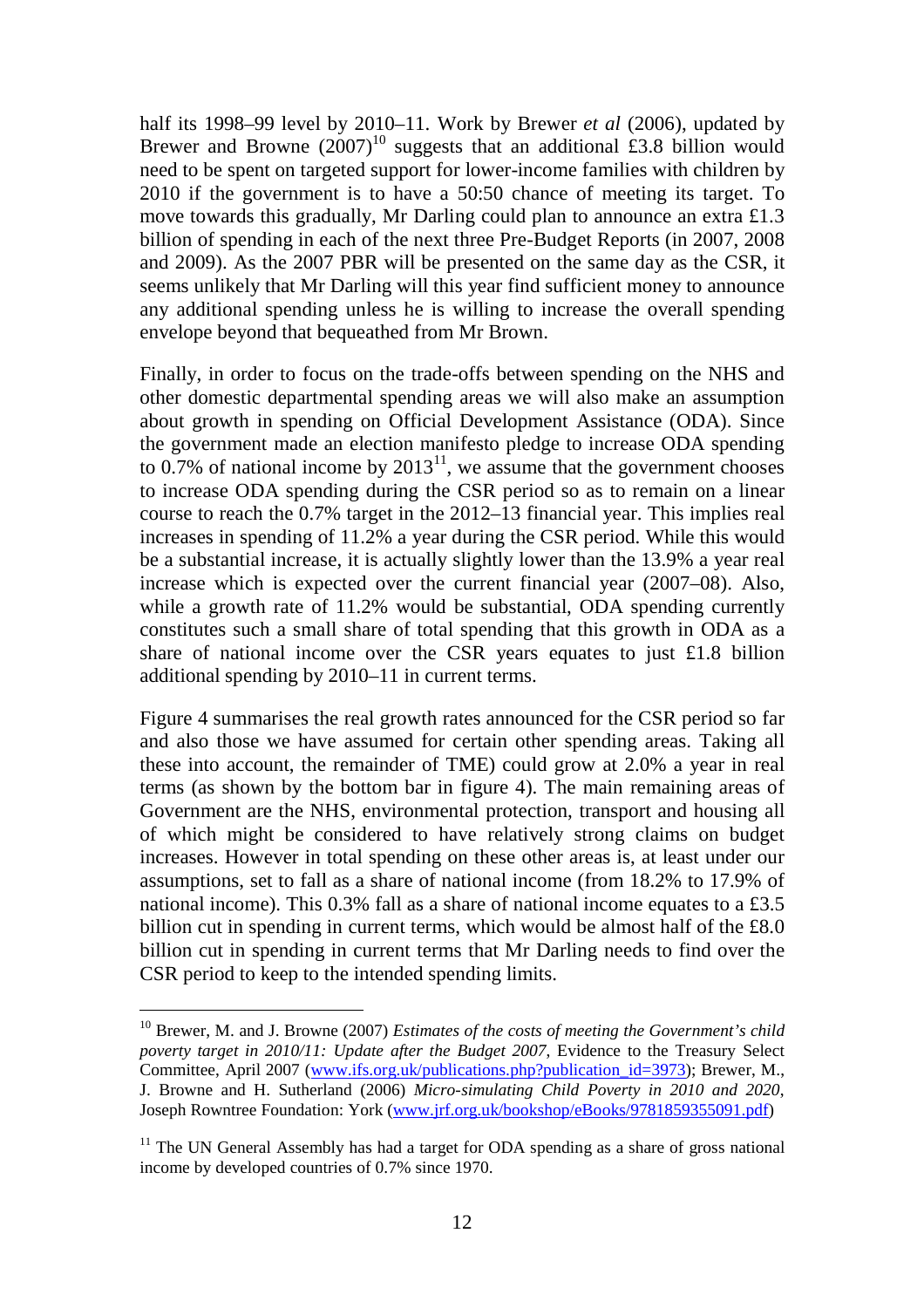## *The trade-off between the NHS and the other remaining departments*

The top line in figure 5 takes the overall real growth rate for remaining public spending (2.0%, shown by the bottom bar in figure 4) and shows the combinations of growth rates for NHS spending and other spending that would be possible within our estimated budget for spending across these areas. For example, if there were to be a real freeze in spending in other areas, NHS spending could grow by 4.6% a year in real terms (this is the point where the top line crosses the horizontal axis in figure 5).

The lower line in figure 5 shows the trade-off possible between NHS spending and other spending if, in addition to the underlying growth in social security spending and debt interest payments assumed above, Mr Darling also announces a further £3.8 billion of spending targeted at low income families with children by 2010–11. Under this scenario, if spending on other areas was frozen in real terms, then NHS spending could grow by 3.3% a year in real terms (the point where the lower line crosses the horizontal axis in figure 5).

The 2002 Wanless Review<sup>12</sup>, which was commissioned by the Treasury, envisaged that, even under the most optimistic assumptions about future individual behaviour and improvements in productivity in the NHS (which is what the 2002 Wanless Review termed the 'fully engaged' scenario) NHS spending would need to increase by 4.4% a year in real terms over the CSR period in order to deliver a high quality health service. As figure 5 shows, if NHS spending were to grow at this rate, the remainder of public spending could grow by just 0.1% if no additional money is allocated to child poverty reductions, or 0.9% real cuts if the extra £3.8 billion were allocated to reduce child poverty. This implies a tight settlement for these other areas. However even if such a tight settlement were deliverable, 4.4% growth in NHS spending may no longer be sufficient to deliver the improvements that the Wanless Review envisaged. A more recent report produced by Derek Wanless states that "neither the assumed rate of productivity improvement nor the changes in personal behaviour that the more optimistic scenarios in the 2002 review envisaged have been achieved"<sup>13</sup>. This suggests that even  $4.4\%$  a year real growth in spending on the NHS would be insufficient to deliver the progress towards a "world class health service" that the 2002 report hoped for. Given that some of the other unannounced areas – such as housing, transport and environmental protection – may also have strong claims to future spending increases, an even tighter squeeze on these spending areas in order to deliver greater increases in NHS spending may not be feasible.

 $12$  Wanless, D. (2002) Securing our future health: Taking a long-term view, HM Treasury: London.

<sup>13</sup> Page 69 of Wanless, D. (2007) *Our future health secured? A review of NHS funding and performance*, King's Fund: London.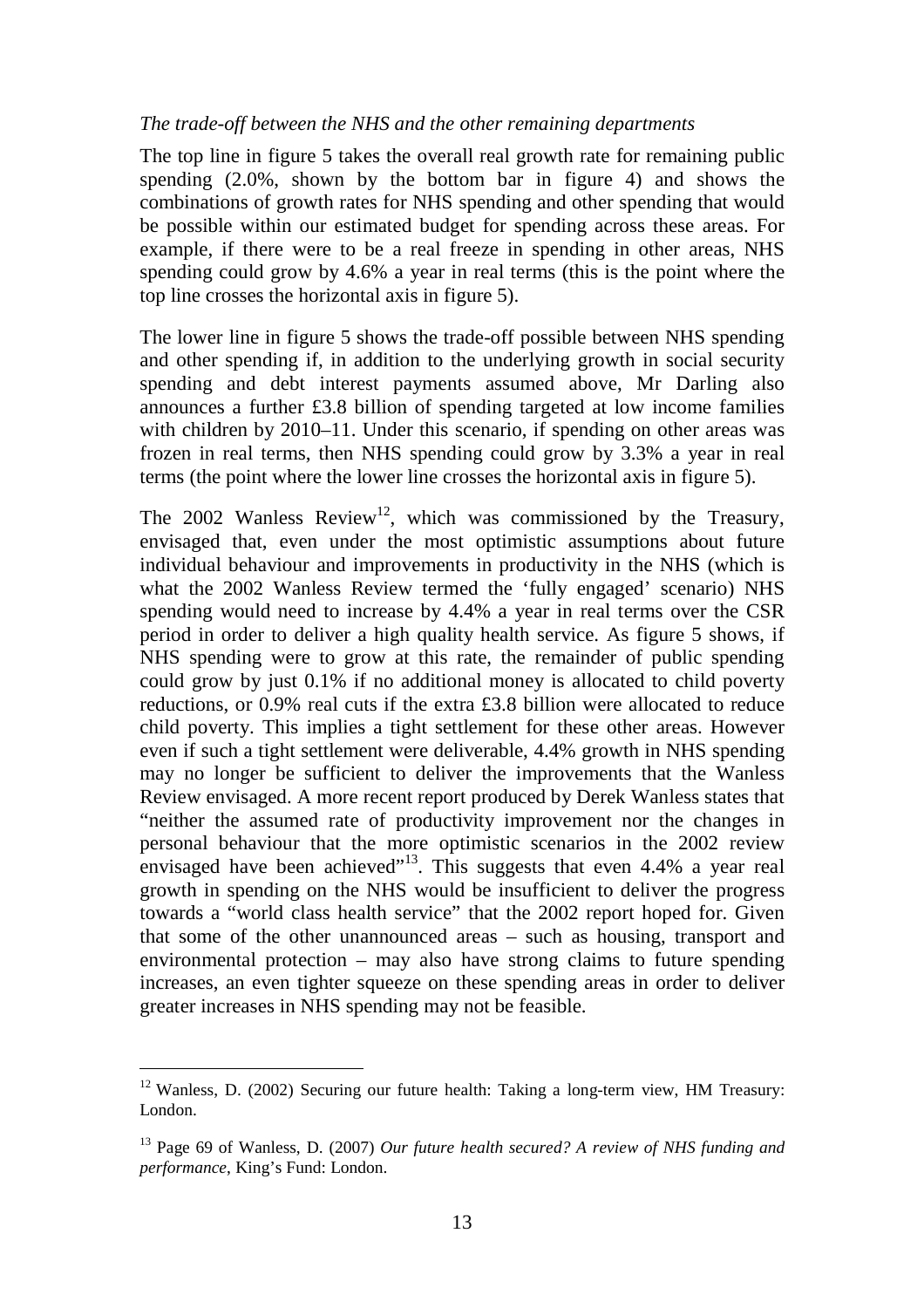



Instead of assuming that NHS spending grows by 4.4% a year, we could assume that NHS spending grows at the average long-run rate seen prior to new Labour being in office. Between April 1950 and March 1997, NHS spending grew by 3.4% a year in real terms. This would be less than half the rate (7.2%) that the NHS has received over new Labour's spending reviews to date. As shown in figure 5, if 3.4% real growth in NHS spending were delivered over the CSR years, the remainder of public spending could grow by 0.9% a year in real terms. This is about the same rate of growth in these other parts of Government as Gordon Brown was expecting in the current financial year at the time he presented his Budget in March 2007. Alternatively, if the Government wanted to allocate an additional £3.8 billion to reduce child poverty, it would have to freeze spending on all the remaining spending areas in real terms.

## **6. A firm and fixed settlement?**

As outlined in the previous sections, the CSR looks set to be tight for many government departments. If delivered, this will make it difficult to bring about the high quality of public services and the reductions in poverty in the UK and elsewhere that the government aspires to unless significant further efficiency gains can be found. However, if reductions in inefficiencies were easy to identify and deliver they would presumably already have been done, perhaps having been identified by the 1995 Fundamental Expenditure Review carried out by the then Chief Secretary to the Treasury Michael Portillo, or the 1998 Comprehensive Spending Review carried out by the then Chancellor Gordon Brown, or the 2004 Gershon Review carried out by Mr Brown's advisor Sir Peter Gershon. This raises the question of whether higher spending totals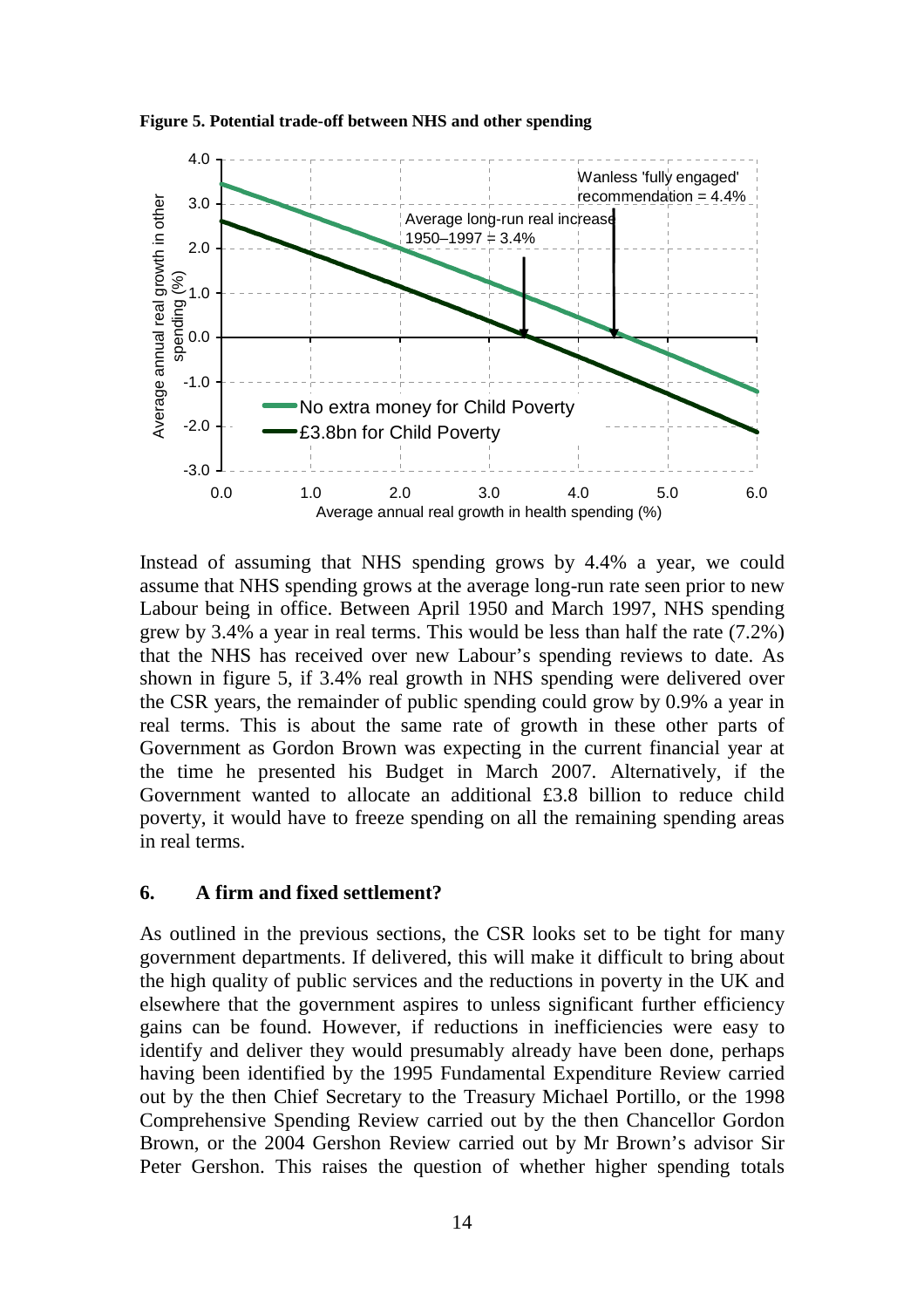would be required to meet the Governments aspirations for improved public services and reductions in poverty

During the periods covered by Labour's previous spending reviews, we have seen Gordon Brown top up spending plans in subsequent Budgets and Pre-Budget Reports and in some years he has also been able to reallocate money from AME to DELs when demands on, for example, social security have been lower than expected. Table 3 shows (for each period covered by Labour's previous spending reviews) the original plans for real terms increases in spending, the real terms increase in spending implied by these plans once we take account of actual inflation outturns and finally the actual real increases in spending that were delivered.

| Average annual increase (%)           | <b>TME</b> | AME    | <b>DELs</b> |
|---------------------------------------|------------|--------|-------------|
| Labour's first<br>two<br>years        |            |        |             |
| (April 1997 to March 1999)            |            |        |             |
| Original plans                        | $+1.0$     | n/a    | n/a         |
| Adjusted for actual inflation         | $+0.3$     | n/a    | n/a         |
| Latest outturn                        | $-0.1$     | n/a    | n/a         |
| Comprehensive Spending<br>Review 1998 |            |        |             |
| (April 1999 to March 2002)            |            |        |             |
| Original plans                        | $+2.7$     | $+2.2$ | $+3.3$      |
| Adjusted for actual inflation         | $+3.3$     | $+2.8$ | $+3.8$      |
| Latest outturn                        | $+3.4$     | $+0.5$ | $+5.6$      |
| Spending Review 2000                  |            |        |             |
| (April 2001 to March 2004)            |            |        |             |
| Original plans                        | $+3.2$     | $+0.7$ | $+5.3$      |
| Adjusted for actual inflation         | $+2.9$     | $+0.4$ | $+5.0$      |
| Latest outturn                        | $+5.0$     | $+2.6$ | $+5.9$      |
| Spending Review 2002                  |            |        |             |
| (April 2003 to March 2006)            |            |        |             |
| Original plans                        | $+4.3$     | $+3.0$ | $+5.3$      |
| Adjusted for actual inflation         | $+4.3$     | $+3.0$ | $+5.2$      |
| Latest outturn                        | $+5.0$     | $+4.4$ | $+5.5$      |
| Spending Review 2004                  |            |        |             |
| (April 2005 to March 2008)            |            |        |             |
| Original plans                        | $+3.2$     | $+2.0$ | $+4.1$      |
| Adjusted for actual inflation         | $+3.4$     | $+2.2$ | $+4.2$      |
| Latest outturn                        | $+3.5$     | $+2.8$ | $+4.2$      |
| Comprehensive<br>Spending             |            |        |             |
| Review 2007                           |            |        |             |
| (April 2008 to March 2011)            |            |        |             |
| Current plans                         | $+2.0$     | n/a    | n/a         |

**Table 3. Comparison of planned and actual real increases in spending over the periods covered by Labour's spending reviews** 

*Source:* As Table 2.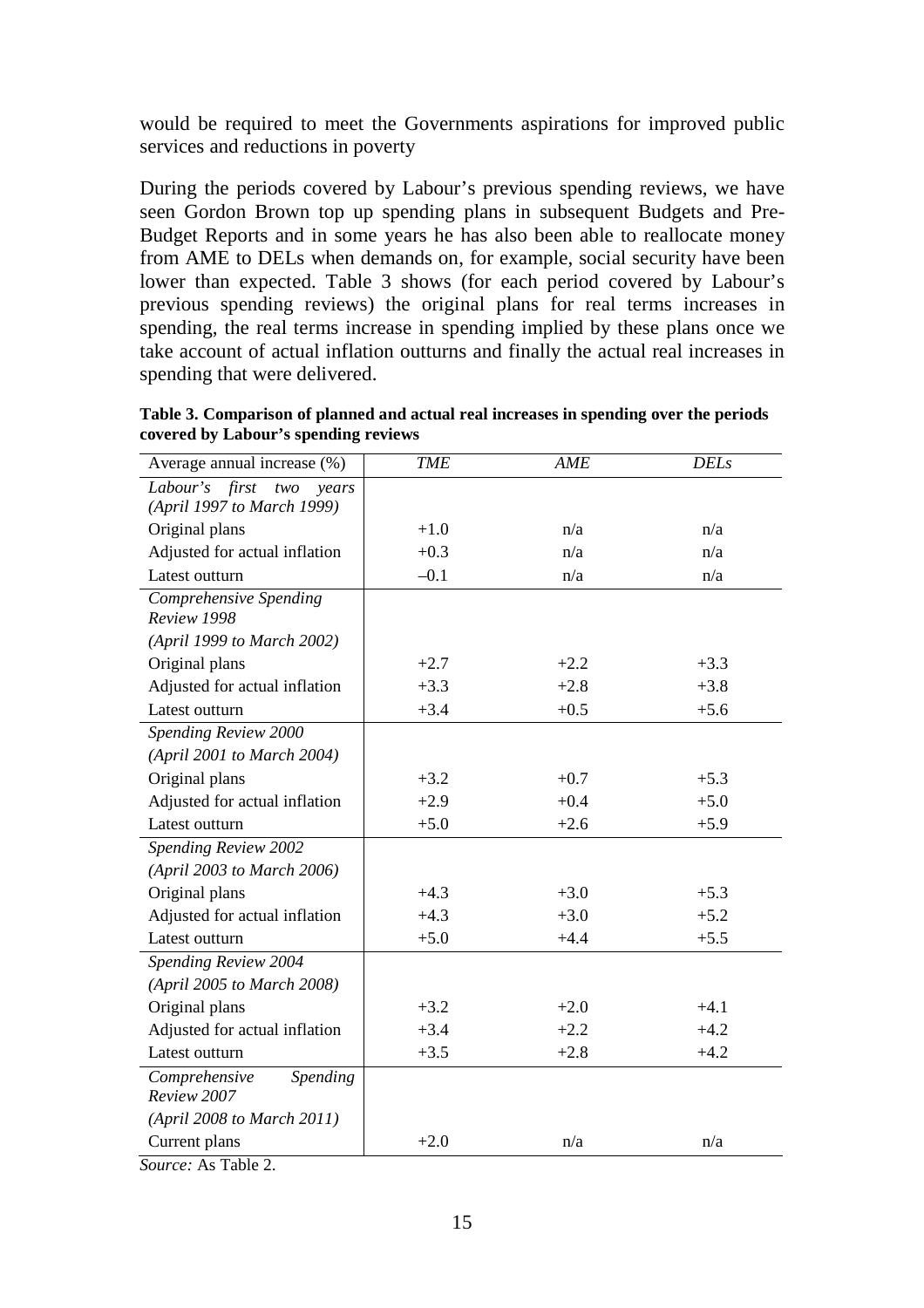*Source:* Latest outturns: PESA 2004, PESA 2005, PESA 2006, PESA 2007. Original plans: Spending Review 2000, Spending Review 2002, Spending Review 2004, Budget 2007. GDP deflators: www.hm-treasury.gov.uk./media/2/F/gdpdeflators\_290607.xls

During the period covered by Labour's first spending review (April 1999 to March 2002), Mr Brown was ultimately able to deliver much larger real increases in departmental spending than he originally announced both because inflation turned out to be lower than forecast and because he was able to reallocate a significant amount of money from AME to DELs. Table 3 shows that, taking into account actual inflation, Mr Brown's original spending plans from CSR 1998 implied that AME would (once actual rather than predicted inflation is taken into account) grow by 2.8% a year in real terms, while DELs would grow by 3.8% a year. However, growth in AME actually turned out to be just 0.5% a year on average. This, therefore, allowed Mr Brown to increase DELs by 5.6% a year on average while still maintaining overall TME growth at about the level he had initially planned – average TME growth turned out to be 3.4% a year compared to an increase of 3.3% that would have occurred had his initial cash spending plans been delivered.

In contrast, the periods covered by the Spending Reviews of 2000 and 2002 actually saw much faster growth in spending than was originally planned for in the spending reviews. Adjusting for actual inflation, the spending plans announced in Spending Review 2000 implied that TME would grow on average by 2.9% a year in real terms, whereas the latest figures show that spending actually grew by 5.0% a year over this period. This was in large part because AME growth was much higher than expected due to increases in the generosity of the new tax credits for lower income families with and without children and increases in payments to pensioners. DELs were also topped up slightly.

Over the period covered by the most recent spending review (April 2005 to March 2008) the latest outturns and forecasts suggest that DELs will grow at the same rate as was announced in Spending Review 2004. However, TME looks set to grow slightly faster than was anticipated as a result of higher than announced growth in AME. This was at least in part due to subsequent increases in the generosity of tax credits.

So in every period covered by Labour's previous spending reviews, spending outturns have been higher than was originally announced. Therefore, even if CSR 2007 suggests a very tight settlement, it is possible that over the next few years Mr Darling could announce additional spending for key areas in order to help to achieve some of the government's aspirations, such as the target to halve Child Poverty by 2010. However, assuming that Mr Darling wishes to maintain the same degree of caution in the public finances, such increases in total spending would, unless spending in other areas comes in lower than anticipated, only be possible if either current receipts come in more strongly than expected or he is prepared to announce further tax raising measures. Given